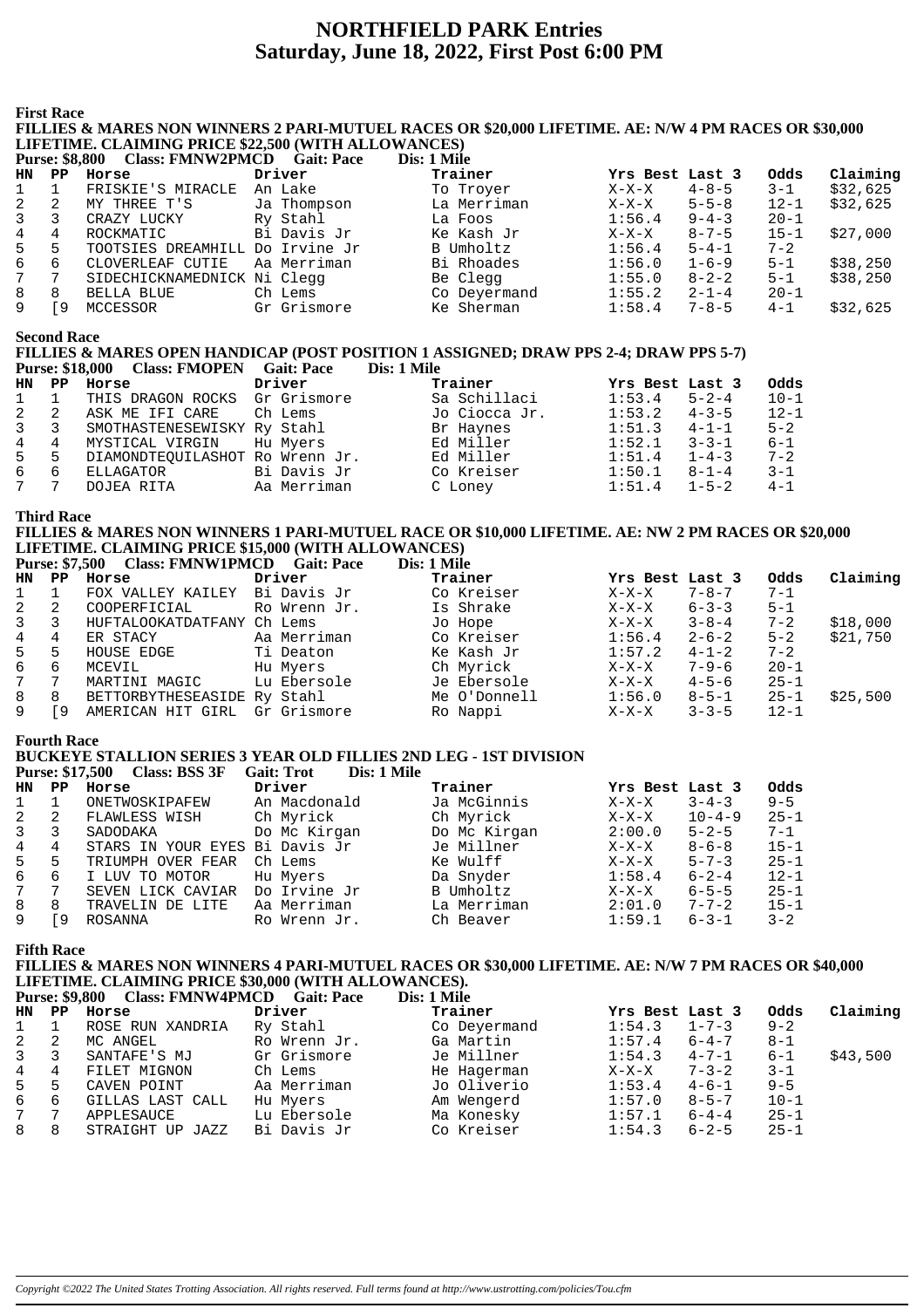#### **Sixth Race** FILLIES & MARES NON WINNERS \$3500 IN LAST 4 STARTS. Purse: \$7,000 Class: FMNW3500L4 Gait: Pace  $\mathbf{D}_{\text{tot}}$  1 Mile

|                  |       | <b>FUISE:</b> 57,000 Class: FININ W2200L4 Gall: Face |              | DIS, I VILLE |                        |          |
|------------------|-------|------------------------------------------------------|--------------|--------------|------------------------|----------|
|                  | HN PP | Horse                                                | Driver       | Trainer      | Yrs Best Last 3        | Odds     |
| $1 \quad 1$      |       | JANS LEGACY                                          | An Lake      | An Lake      | $5 - 5 - 6$<br>$X-X-X$ | $15 - 1$ |
| 2                | 2     | CAMPUS OUEEN                                         | Aa Merriman  | Bi Rhoades   | 1:53.2<br>$8 - 1 - 6$  | $6 - 5$  |
| $3 \overline{3}$ |       | ARROYA'S DANCE                                       | Ro Wrenn Jr. | Ca Hollar    | 1:54.1<br>$1 - 3 - 8$  | $5 - 1$  |
| $4\overline{ }$  | 4     | WON FOR GIGI                                         | Lu Ebersole  | Co Deyermand | $4 - 3 - 1$<br>1:54.1  | $10 - 1$ |
| 5                | -5    | LOOKING SANTASTIC                                    | Bi Davis Jr  | Je Millner   | 1:55.4<br>$6 - 7 - 9$  | $5 - 1$  |
| 6                | - 6   | FRENCH SHAKER                                        | Ry Stahl     | Ke Sherman   | $7 - 6 - 9$<br>1:53.2  | $7 - 1$  |
| 7                | 7     | WE ARE DREAMING                                      | Hu Myers     | Sa Schillaci | $1 - 4 - 9$<br>1:53.3  | $7 - 1$  |
| 8                | - 8   | HIGH FASHION MEL                                     | Ch Lems      | Th O'Donnell | $1 - 8 - 4$<br>1:54.0  | $20 - 1$ |

**Seventh Race** 

FILLIES & MARES NON WINNERS \$2250 IN LAST 4 STARTS THAT ARE N/W \$20,000 IN 2022. AE: CLAIMING \$8000 (WITH ALLOWANCES).  $\frac{1}{2}$  $\mathbf{R}^*$  and  $\mathbf{R}^*$ 

| <b>Purse: \$5,000</b> |    | Class: FMNW2250L4 | Gait: Pace   | Dis: 1 Mile     |                 |              |          |          |
|-----------------------|----|-------------------|--------------|-----------------|-----------------|--------------|----------|----------|
| HN                    | PP | Horse             | Driver       | Trainer         | Yrs Best Last 3 |              | Odds     | Claiming |
| $\mathbf{1}$          |    | JACKPOT JESSIE    | Ch Lems      | Ma Chupp        | 1:54.4          | $5 - 6 - 1$  | $8 - 1$  | \$9,600  |
| 2                     | -2 | JUMPING JILLYBEAN | Gr Grismore  | Th Hall         | $X-X-X$         | $4 - 7 - 2$  | $6 - 1$  |          |
| 3                     |    | MACHBOOK PRO      | Aa Merriman  | Bi Rhoades      | 1:55.4          | $9 - 4 - 8$  | $9 - 2$  | \$9,600  |
| 4                     | 4  | LIVE AND LET DI   | Bi Davis Jr  | Co Kreiser      | 1:53.1          | $8 - 5 - 10$ | $5 - 2$  | \$9,600  |
| 5                     | 5  | DEVIOUS DAME      | Ro Wrenn Jr. | Ca Hollar       | 1:57.4          | $6 - 7 - 9$  | $9 - 5$  |          |
| 6                     | -6 | ELLEOFADELI       | Ry Stahl     | Ro Krenitsky Jr | $X-X-X$         | $7 - 7 - 3$  | $20 - 1$ |          |
| 7 <sup>7</sup>        | 7  | STONEBRIDGE HONEY | Hu Myers     | Jo Georges      | X-X-X           | $9 - 5 - 2$  | $25 - 1$ |          |
| 8                     | 8  | MORE THAN MANY    | Ni Clegg     | Be Clegg        | 1:55.0          | $8 - 2 - 4$  | $25 - 1$ |          |

**Eighth Race** 

### BUCKEYE STALLION SERIES 3 YEAR OLD FILLIES 2ND LEG - 2ND DIVISION

Purse: \$17,500 Class: BSS 3F Gait: Trot Dis: 1 Mile

| <b>HN</b>    | PP  | Horse             | Driver       | Trainer       | Yrs Best Last 3       | Odds     |
|--------------|-----|-------------------|--------------|---------------|-----------------------|----------|
| $\mathbf{1}$ |     | GRACIOUS TRIUMPH  | Do Irvine Jr | Ro Weaver     | 1:59.1<br>$1 - 1 - 3$ | $4 - 1$  |
| 2            |     | LADY IS GREAT     | Ry Stahl     | Ma Burkholder | 1:58.2<br>$2 - 3 - 2$ | $5 - 1$  |
| 3            |     | I'LL ANNIE UP     | Ro Wrenn Jr. | Ro Burke      | $4 - 6 - 5$<br>1:59.2 | $7 - 1$  |
| 4            |     | BREKKENRIDGE      | Aa Merriman  | Ch Beaver     | $5 - 7 - 3$<br>1:57.1 | $5 - 2$  |
| 5            | 5   | HILL OF A DIAMOND | Hu Myers     | Ja Arledge    | $7 - 4 - 1$<br>1:58.1 | $25 - 1$ |
| 6            | 6   | TNT LADY          | Jo Ross      | Ro Taylor     | $3 - 4 - 7$<br>1:57.2 | $6 - 1$  |
| 7            |     | HITWITHTHEGUY'S   | Bi Davis Jr  | Su Stockwell  | 1:56.4<br>$7 - 1 - 2$ | $25 - 1$ |
| 8            | 8   | KLASSY KIYA       | Ch Lems      | Da Harvey     | $2 - 2 - 6$<br>1:58.3 | $12 - 1$ |
|              | . 9 | LADY CAMRYN       | Mi Cushing   | Vi Morgan Jr  | 1:57.0<br>$2 - 1 - 1$ | $5 - 1$  |

#### **Ninth Race**

### BUCKEYE STALLION SERIES 3 YEAR OLD FILLIES 2ND LEG - 3RD DIVISION

Purse: \$17,500 Class: BSS 3F Gait: Trot Dis: 1 Mile

| <b>HN</b>      | PP. | Horse                          | Driver       | Trainer       | Yrs Best Last 3        | Odds     |
|----------------|-----|--------------------------------|--------------|---------------|------------------------|----------|
| 1              |     | KAHLUA MUDSLIDE                | Ro Wrenn Jr. | Mi Sowers     | 1:58.0<br>$1 - 3 - 2$  | $4 - 1$  |
| 2              |     | MOMENTS CREATED                | Ry Stahl     | Ed Miller     | 1:57.1<br>$1 - 1 - 7$  | $5 - 2$  |
| $\overline{3}$ |     | MADAME MADELYN                 | Ja Thompson  | To Luther     | $6 - 8 - 7$<br>$X-X-X$ | $12 - 1$ |
| 4              | 4   | IFWISHESWEREKISSES Bi Davis Jr |              | Ja Criss Jr   | $6 - 3 - 2$<br>$X-X-X$ | $12 - 1$ |
| 5              | 5   | PURPLE AURA                    | An Macdonald | Ja McGinnis   | 1:58.1<br>$1 - 7 - 5$  | $2 - 1$  |
| 6              | 6   | CAVIAR ROXIE DUE               | Aa Merriman  | Ch Beaver     | $5 - 8 - 4$<br>2:00.0  | $10 - 1$ |
| 7              |     | WE GO WE GO                    | Ch Lems      | Ro Alexander  | $5 - 6 - 2$<br>$X-X-X$ | $20 - 1$ |
| 8              | 8   | WHAT A VICTORY                 | Mi Cushing   | Jo Melsheimer | $4 - 2 - 4$<br>2:03.2  | $25 - 1$ |
|                | ۰9  | GLOW FACE                      | Hu Myers     | Ja Arledge    | 1:58.2<br>$1 - 3 - 10$ | $12 - 1$ |

**Tenth Race** 

#### **BUCKEYE STALLION SERIES 3 YEAR OLD FILLIES 2ND LEG - 4TH DIVISION**

Purse: \$17,500 Class: BSS 3F Gait: Trot Dis: 1 Mile

| HN           | PP  | Horse            | Driver       | Trainer       | Yrs Best Last 3 |              | Odds     |
|--------------|-----|------------------|--------------|---------------|-----------------|--------------|----------|
|              |     | BIDDY BOP        | Bi Davis Jr  | Jo Georges    | $X-X-X$         | $5 - 2 - 4$  | $7 - 1$  |
|              | 2   | LB'S LEGACY      | Ch Lems      | Ma Burkholder | 1:57.4          | $1 - 3 - 4$  | $6 - 1$  |
| $\mathbf{3}$ | 3   | SWEET ON PETE    | An Macdonald | Ja McGinnis   | 1:57.4          | $7 - 3 - 1$  | $7 - 2$  |
| 4            |     | WEGOTHATSRIGHT   | Ro Wrenn Jr. | Br Boring     | 1:59.1          | $1 - 2 - 1$  | $9 - 2$  |
| 5            | 5   | REICHERS CAVIAR  | Aa Merriman  | Ch Beaver     | 2:04.0          | $1 - 10 - 5$ | $3 - 1$  |
| რ —          | 6   | WISHING ITSME    | Do Irvine Jr | Ro Weaver     | 1:56.1          | $1 - 5 - 5$  | $25 - 1$ |
| $7^{\circ}$  |     | A ROYAL BLAST    | Ja Thompson  | Je Miller     | $X-X-X$         | $4 - 2 - 4$  | $25 - 1$ |
| 8            | 8   | ALANA HILL       | Mi Cushing   | Vi Morgan Jr  | 1:55.4          | $1 - 1 - 1$  | $4 - 1$  |
|              | و آ | MISS COWBOY STAR | Ry Stahl     | Jo Sugg       | X-X-X           | $4 - 6 - 3$  | $25 - 1$ |

**Eleventh Race** 

#### FILLIES & MARES NON WINNERS \$3500 IN LAST 4 STARTS. AE: CLAIMING \$10,000 (WITH ALLOWANCES). Purse: \$7,000 Class: FMNW3500L4 Gait: Pace Dis: 1 Mile  $\sim$

|                |    | HN PP HOTSE       | Driver       | irainer      |        | ITS BEST LAST 3 | vaas     | Claiming |
|----------------|----|-------------------|--------------|--------------|--------|-----------------|----------|----------|
| $1 \quad$      |    | WESTERN ROSIE     | Ro Wrenn Jr. | Ro Burke     | 1:52.3 | 3-10-2          | $6 - 5$  |          |
| $2 \quad 2$    |    | SEA ROSE          | Bi Davis Jr  | Sh Webb      | 1:53.1 | 6-6-1           | $5 - 2$  |          |
| $\mathbf{3}$   | -3 | OFFICIAL TREASURE | Aa Merriman  | Jo Oliverio  | 1:53.4 | $1 - 3 - 5$     | $7 - 1$  |          |
| $\overline{4}$ | 4  | GARBO             | Mi Cushing   | Br Haynes    | 1:56.1 | 2-9-X           | $9 - 1$  | \$12,000 |
| 5 5            |    | WITH WINGS        | Ch Lems      | Jo Hope      | 1:58.0 | $3 - 4 - 8$     | $5 - 1$  |          |
| 6              | -6 | ROCKN' WITH T     | Gr Grismore  | Ed Miller    | 1:54.0 | $7 - 2 - 7$     | $25 - 1$ | \$12,000 |
| 7              |    | TIMELESS VIRGIN   | Hu Myers     | Sa Schillaci | 1:54.3 | $6 - 2 - 4$     | $25 - 1$ |          |
| 88             |    | BJ'S ROCKET       | Ry Stahl     | Je Millner   | 1:54.0 | $8 - 4 - 7$     | $25 - 1$ |          |